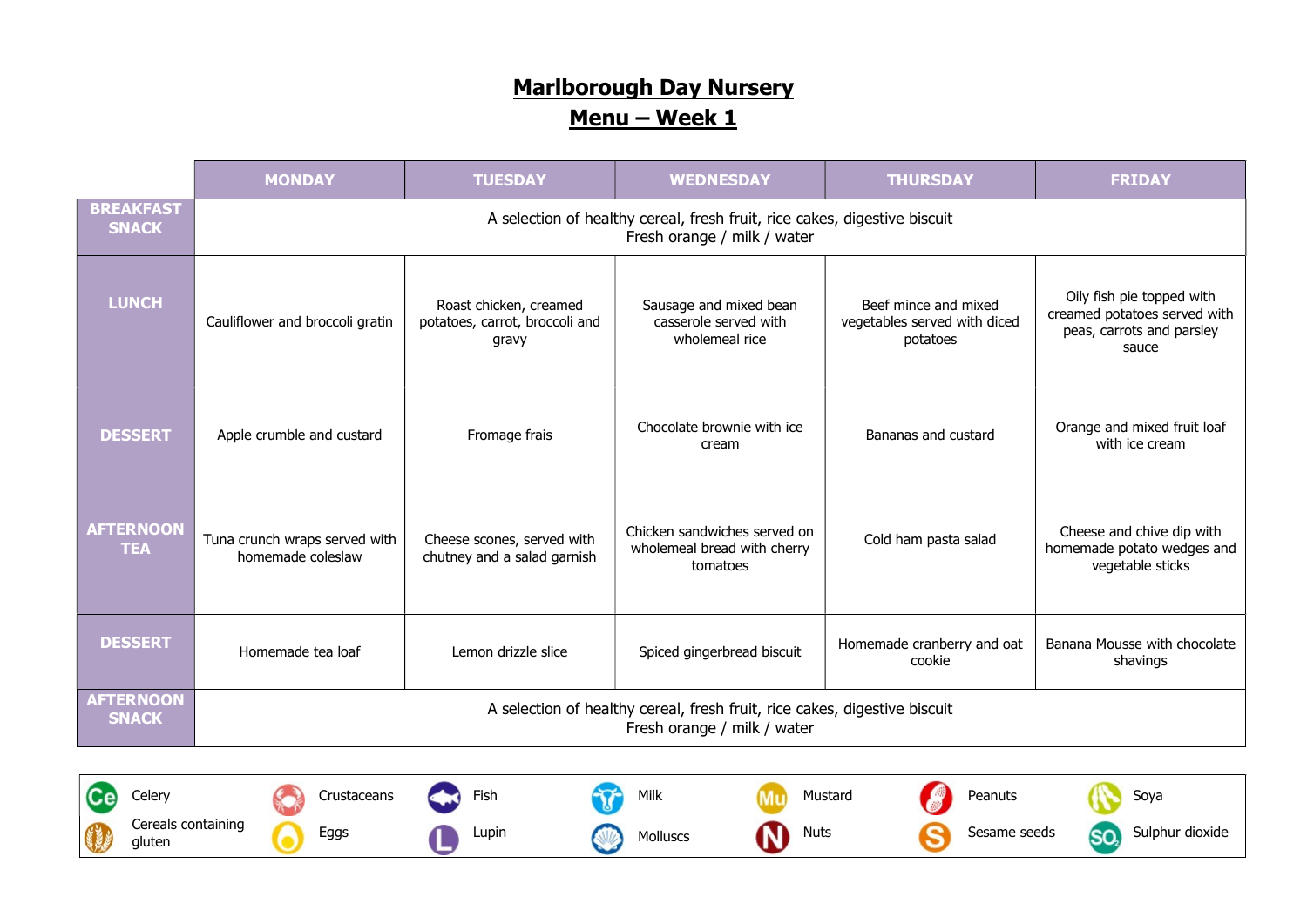|                                  | <b>MONDAY</b>                                                                                            | <b>TUESDAY</b>                                             | <b>WEDNESDAY</b>                                                  | <b>THURSDAY</b>                                               | <b>FRIDAY</b>                                            |  |
|----------------------------------|----------------------------------------------------------------------------------------------------------|------------------------------------------------------------|-------------------------------------------------------------------|---------------------------------------------------------------|----------------------------------------------------------|--|
| <b>BREAKFAST</b><br><b>SNACK</b> | A selection of healthy cereal, fresh fruit, rice cakes, digestive biscuit<br>Fresh orange / milk / water |                                                            |                                                                   |                                                               |                                                          |  |
| <b>LUNCH</b>                     | Beef lasagne served with peas<br>and sweetcorn                                                           | Cheese, onion and potato pie<br>with baked beans           | Chicken, sweetcorn<br>and tarragon pie served with<br>green beans | Warm scotch broth served with<br>sliced crusty bread          | Homemade mild chilli carne<br>served with wholemeal rice |  |
| <b>DESSERT</b>                   | Ginger and pear sponge<br>served with ice-cream                                                          | Chocolate sponge and<br>chocolate custard                  | Fromage frais                                                     | Rice pudding with served with<br>chocolate chips              | Apple and raisin crumble<br>served with custard          |  |
| <b>AFTERNOON</b><br><b>TEA</b>   | Ham sandwiches on<br>wholemeal bread with cherry<br>tomatoes                                             | Baguette with cheese spread,<br>carrot and cucumber sticks | Cheese and ham<br>tart with chopped beetroot                      | Pita bread fingers, carrot and<br>cucumber sticks with hummus | Vegetable pizza served with a<br>salad garnish           |  |
| <b>DESSERT</b>                   | Carrot cake                                                                                              | Strawberry shortcake                                       | Banana and chocolate loaf                                         | Greek yoghurt with apricot<br>compote                         | Choc chip muffin                                         |  |
| <b>AFTERNOON</b><br><b>SNACK</b> | A selection of healthy cereal, fresh fruit, rice cakes, digestive biscuit<br>Fresh orange / milk / water |                                                            |                                                                   |                                                               |                                                          |  |

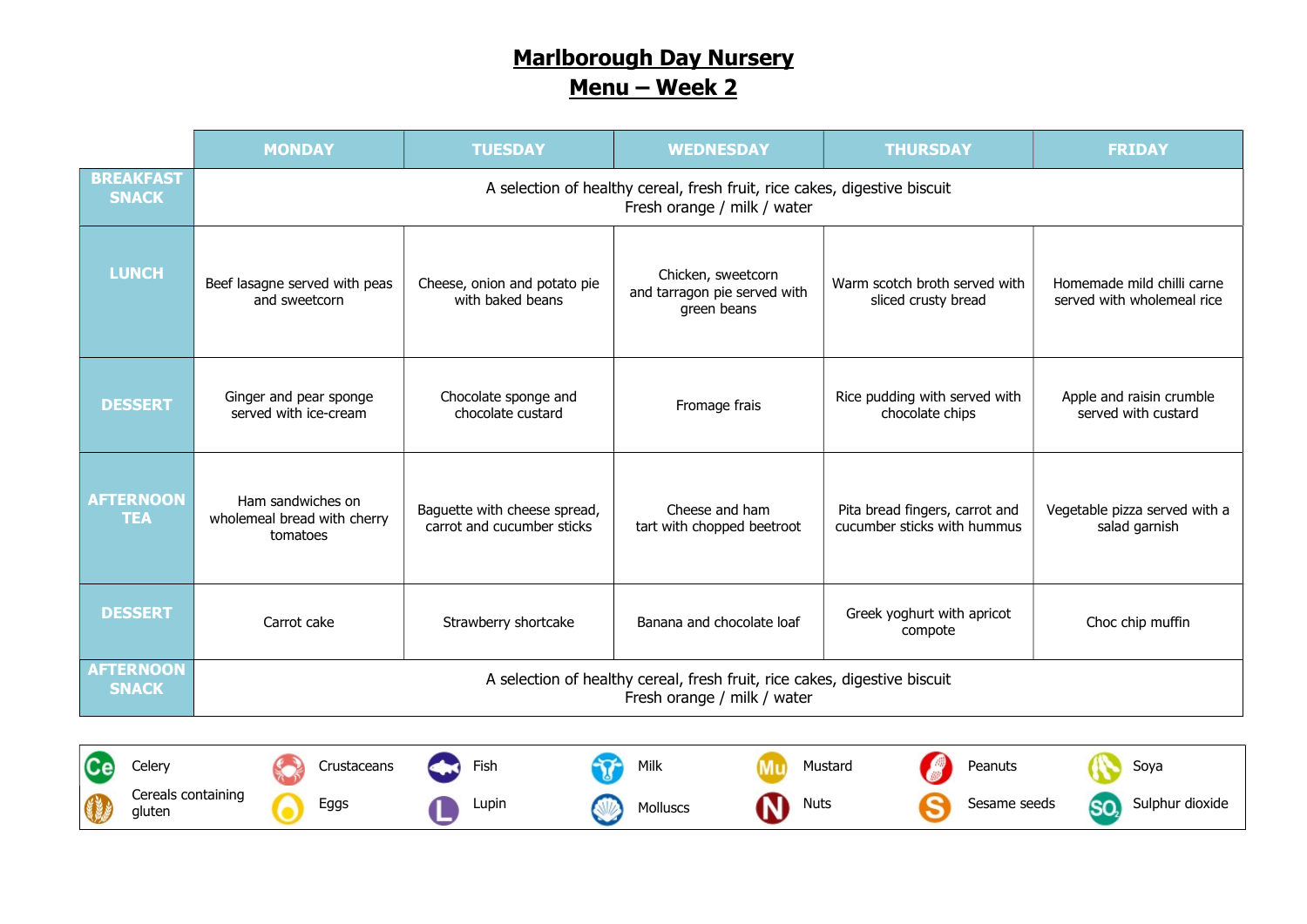|                                  | <b>MONDAY</b>                                                                                            | <b>TUESDAY</b>                                                         | <b>WEDNESDAY</b>                                          | <b>THURSDAY</b>                                                       | <b>FRIDAY</b>                                            |  |
|----------------------------------|----------------------------------------------------------------------------------------------------------|------------------------------------------------------------------------|-----------------------------------------------------------|-----------------------------------------------------------------------|----------------------------------------------------------|--|
| <b>BREAKFAST</b><br><b>SNACK</b> | A selection of healthy cereal, fresh fruit, rice cakes, digestive biscuit<br>Fresh orange / milk / water |                                                                        |                                                           |                                                                       |                                                          |  |
| <b>LUNCH</b>                     | Chicken casserole with carrots,<br>onion and swede served with<br>wholemeal rice                         | Fish fingers, creamed potatoes<br>Peas, sweetcorn and parsley<br>sauce | Ratatouille served with garlic<br>bread                   | Beef bolognaise served with<br>wholemeal pasta twirls                 | Chicken fricassee with brown<br>rice, peas and sweetcorn |  |
| <b>DESSERT</b>                   | Jam sponge and custard                                                                                   | Fresh fruit tart served with ice<br>cream                              | Banana and custard                                        | Apple and pear crumble with<br>ice cream                              | Fromage frais                                            |  |
| <b>AFTERNOON</b><br><b>TEA</b>   | Cheese and spring onion mix<br>sandwiches with carrot sticks                                             | Cheese, tomato, ham and basil<br>swirls with salad garnish             | Cocktail sausage, buttered<br>bread and homemade coleslaw | Garnish tuna sandwiches on<br>wholemeal bread with<br>cucumber sticks | Cheese straws with tomato<br>salsa and salad garnish     |  |
| <b>DESSERT</b>                   | Homemade cranberry and oat<br>cookie                                                                     | Lemon curd tart                                                        | Shortbread biscuit                                        | Lemon drizzle slice                                                   | White chocolate crispy cake                              |  |
| <b>AFTERNOON</b><br><b>SNACK</b> | A selection of healthy cereal, fresh fruit, rice cakes, digestive biscuit<br>Fresh orange / milk / water |                                                                        |                                                           |                                                                       |                                                          |  |